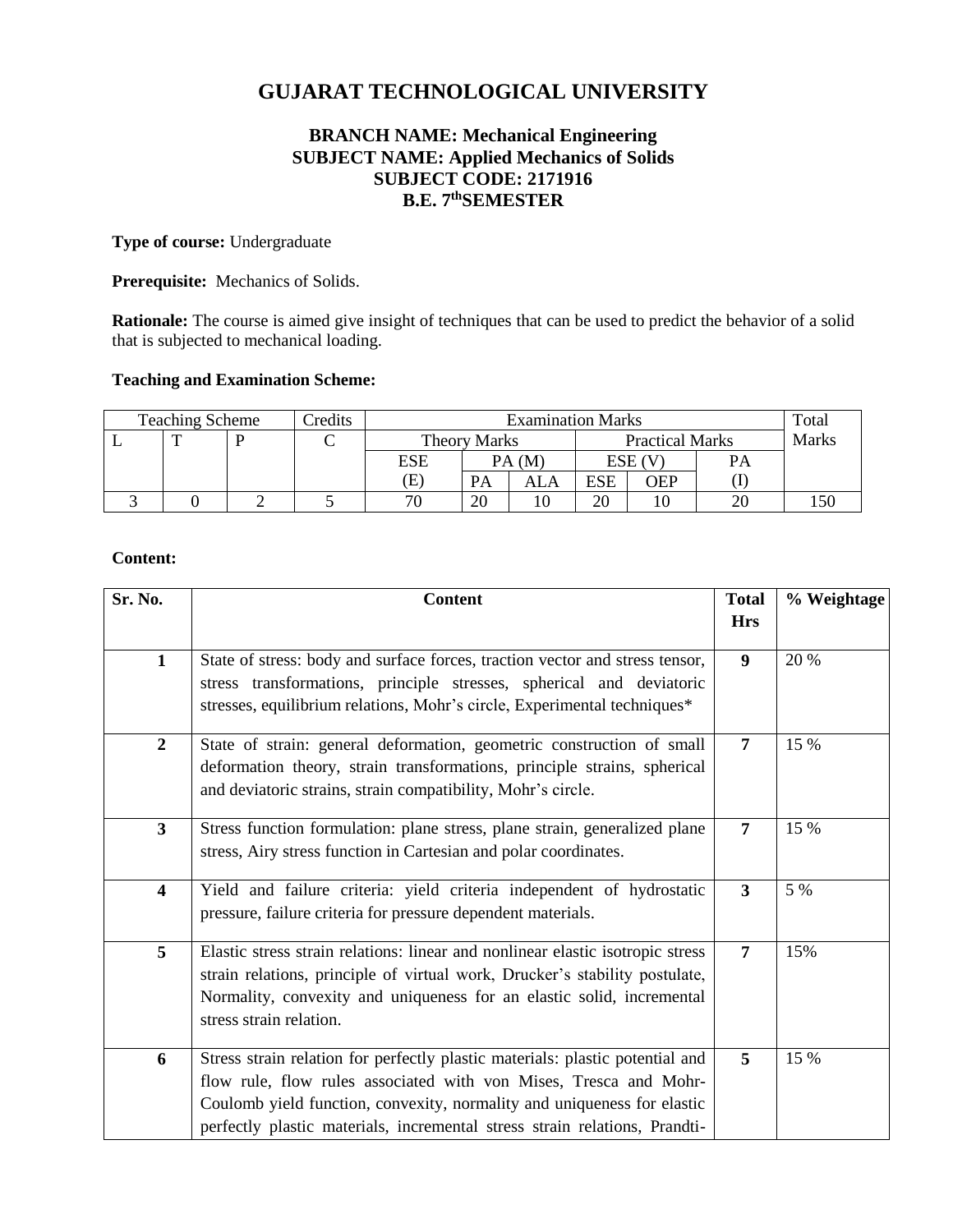| Reuss and Drucker Prager material model,                                                                                                                                                                             |   |  |
|----------------------------------------------------------------------------------------------------------------------------------------------------------------------------------------------------------------------|---|--|
| Stress strain relation for work hardening materials: deformation theory<br>of plasticity, loading surface and hardening rules, Flow rule and<br>Drucker's stability postulate, effective stress and effective strain | 5 |  |

### **\*Topics should be covered in only laboratory hours**

# **Suggested Specification table with Marks (Theory):**

| <b>Distribution of Theory Marks</b> |       |         |         |         |         |  |  |
|-------------------------------------|-------|---------|---------|---------|---------|--|--|
| R Level                             | Level | A Level | N Level | E Level | C Level |  |  |
| 20                                  | 30    |         | 13      | 10      | 10      |  |  |

**Legends: R: Remembrance; U: Understanding; A: Application, N: Analyze and E: Evaluate C: Create and above Levels (Revised Bloom's Taxonomy)**

Note: This specification table shall be treated as a general guideline for students and teachers. The actual distribution of marks in the question paper may vary slightly from above table.

# **Reference Books:**

- 1. Advanced Strength and Applied Stress Analysis, Richard G. Budynas, McGraw Hill
- 2. Advanced Mechanics of Materials and Applied Elasticity, A C Ugural and A K Fenster, Pearson
- 3. Theory of Elasticity, Timoshenko and Goodier, McGraw Hill.
- 4. Advanced Strength of Materials, Vol. 1, 2, Timoshenko, CBS
- 5. Experimental Stress Analysis, J W Dally & W F Riley, Mc Graw Hill
- 6. Elasticity, M. H. Sadd, Elsvier
- 7. Plasticity for Structural Engineers, W-F Chen and D-J Han, Cengage Learning
- 8. Advanced Mechanics of Solids, L S Srinath, Mc Graw Hill

#### **Course Outcome:**

After learning the course the students should be able to do the complete stress analysis on the basis of elastic and plastic limit of the material and these concepts can be directly apply to solve the industrial based design problem in detail.

#### **List of Experiments:**

- 1. Find the constitutive properties in elastic and plastic region for ductile soild using simple tension test.
- 2. Develop the code for measuring the stress concentration around a circular hole in a plate subjected to uniaxial loading using Airy's stress function approach.
- 3. Develop the code to predict the stress distribution in a wedge when subjected to various kind of loadings.
- 4. Study of strain gauge technique used for stress analysis.
- 5. Study of the photoelasticity approach.
- 6. Study of Coherent Gradient Sensing approach.
- 7. Study of digital image correlation technique.

#### **Design based Problems (DP)/Open Ended Problem:**

- 1. Stress analysis of circular disc under compression load using Airy stress function approach and compare the results using finite element analysis.
- 2. Design of thick vessel using plasticity concept.